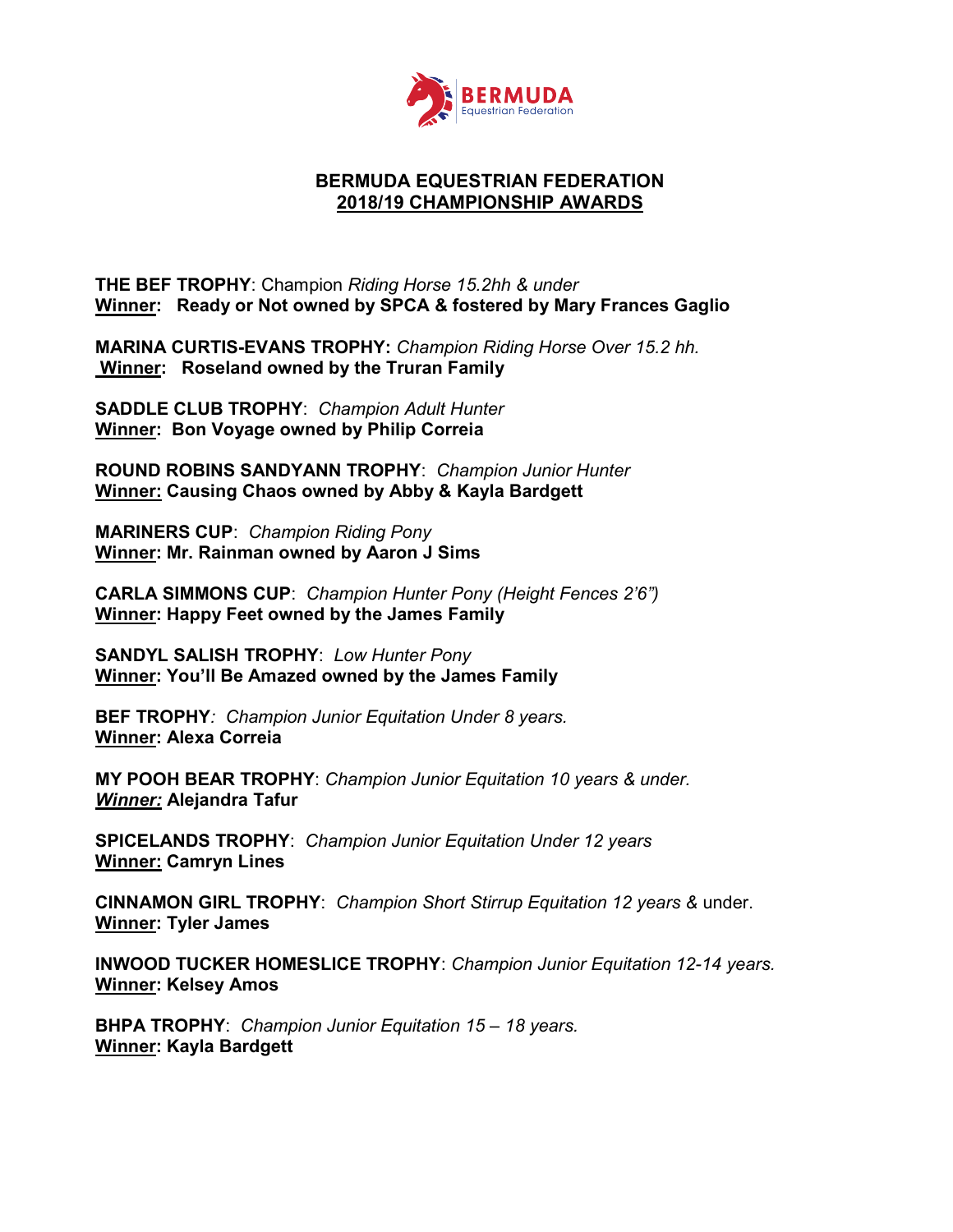

**BEF TROPHY: Champion Adult Equitation** Winner: Abby Bardgett

THE HAPPY HENRY TROPHY: Champion Low Hunter Horse Winner: Matinee owned by Vee McKey

THE HINSON HALL TROPHY: Champion Working Hunter Over 15.2hh. Winner: Causing Chaos owned by Abby & Kayla Bardgett

THE JAEDA & STARSTRUCK TROPHY: Champion 2'6" Pony Jumper – (PN1) Winner: Happy Feet owned by the James Family

TOBIAS MEMORIAL TROPHY: Champion Pony Jumping (Not to exceed 0.85m) Winner: Crème De La Crème owned by Candyce Martins

THE STARSTRUCK TROPHY: Champion Horse Jumper (Not to exceed 0.95m) Winner: Bon Voyage owned by Philip Correia

THE CATHERINE HANSON MEMORIAL TROPHY: Champion Horse Jumper (not to exceed 1.00m) **Winner: Ace Boy owned by Brittany Ricca** 

THE SEAVIEW JUMPER TROPHY: Champion Horse Jumper (Not to exceed 1.10m) Winner: De Le Vega owned by the Truran Family

DEEPWOOD SPARKLE TROPHY: Champion Horse Jumper (Not to exceed 1.15m) Winner: Hornelli owned by Star Dust Stables

HEMMINGWAY MEMORIAL TROPHY: Champion Horse Jumper (Not to exceed 1.20m) Winner: Worth The Wait owned by Courtney Bromby

BAUM FAMILY TROPHY: Champion Horse Jumper Over 1.20m Winner: Emerson owned by Philip Correia

CAMPBELL WILKINSON TROPHY **Winner: Bon Voyage owned by Philip Correia** 

THE RICHFIELD TROPHY Winner: Kayla Bardgett and Causing Chaos

THE JUDY MONTGOMERY MOORE MEMORIAL TROPHY (dressage) Winner: Angela Halloran-Smith and Finnomenal AV